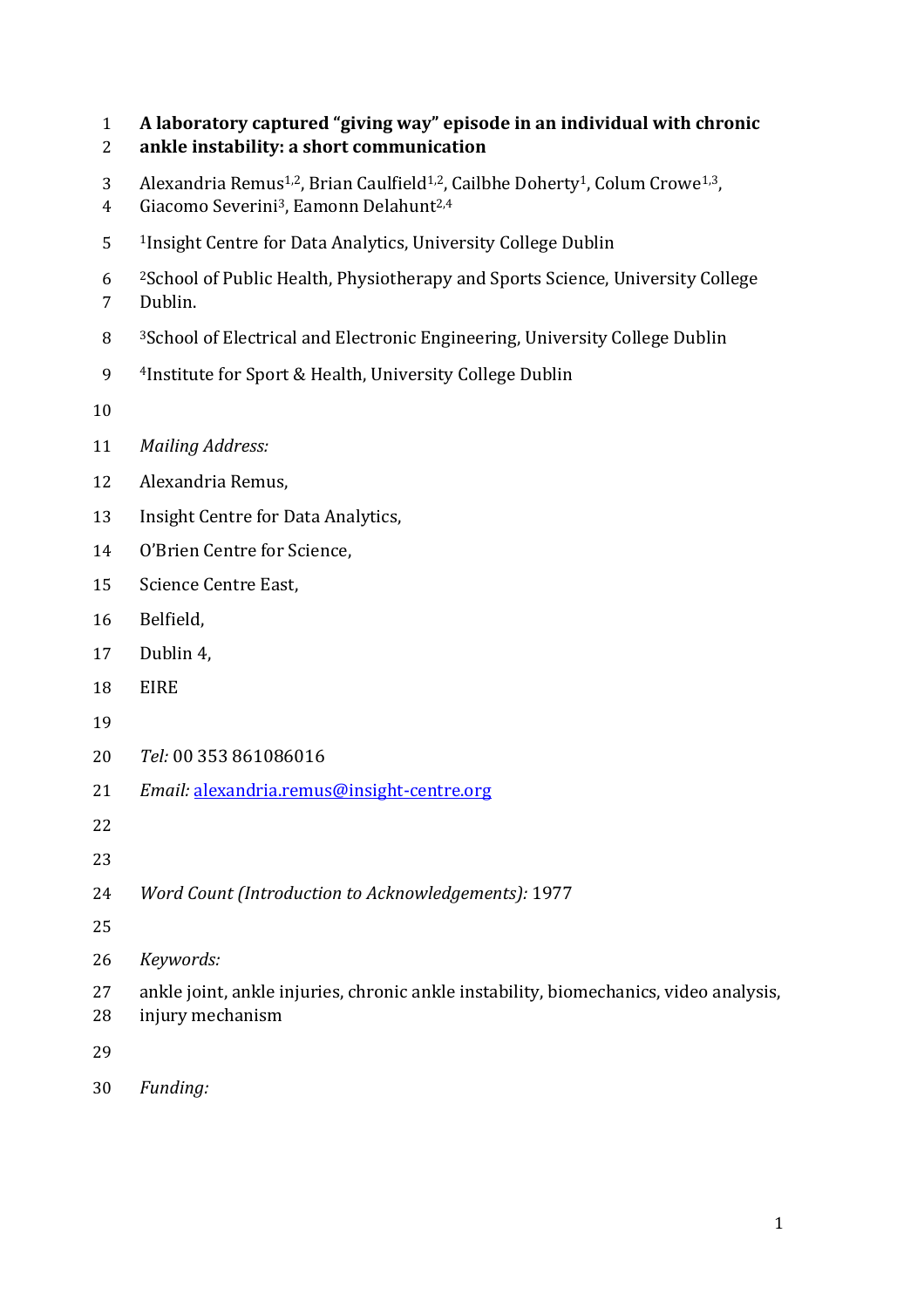Alexandria Remus was funded for this work by Science Foundation Ireland

(SFI/12/RC/2289). The author state that the sponsor had neither an influence

on the decision to submit the manuscript nor on the content of the paper.

**Abstract**

 This brief report details the first ever instrument-based motion description of an accidental "giving way" episode of the ankle joint incurred by a recreational male athlete (age = 22 years; height = 1.78 m; body mass = 97 kg) with chronic ankle instability whilst he was performing a change of direction task. Five inertial measurement units, as well as a high-speed video camera captured his lower limb kinematics during the performance of a maximum effort Agility T-Test, including his accidental "giving way" episode. This episode was analysed and compared to a previous trial during which no incident occurred. Analysis of the inertial measurement unit data revealed that the "giving way" episode was characterised by plantar flexion of the ankle joint, as well as internal rotation and adduction of the ankle-foot complex, with peak rotational velocities reaching 797°/s, 1088°/s and 1734°/s, respectively. This instrument-based motion description provides a unique insight into the characteristic features of a "giving way" episode experienced by a recreational athlete with chronic ankle instability. These findings could inform the development of rehabilitation programmes and the design of protective equipment for individuals with chronic ankle instability.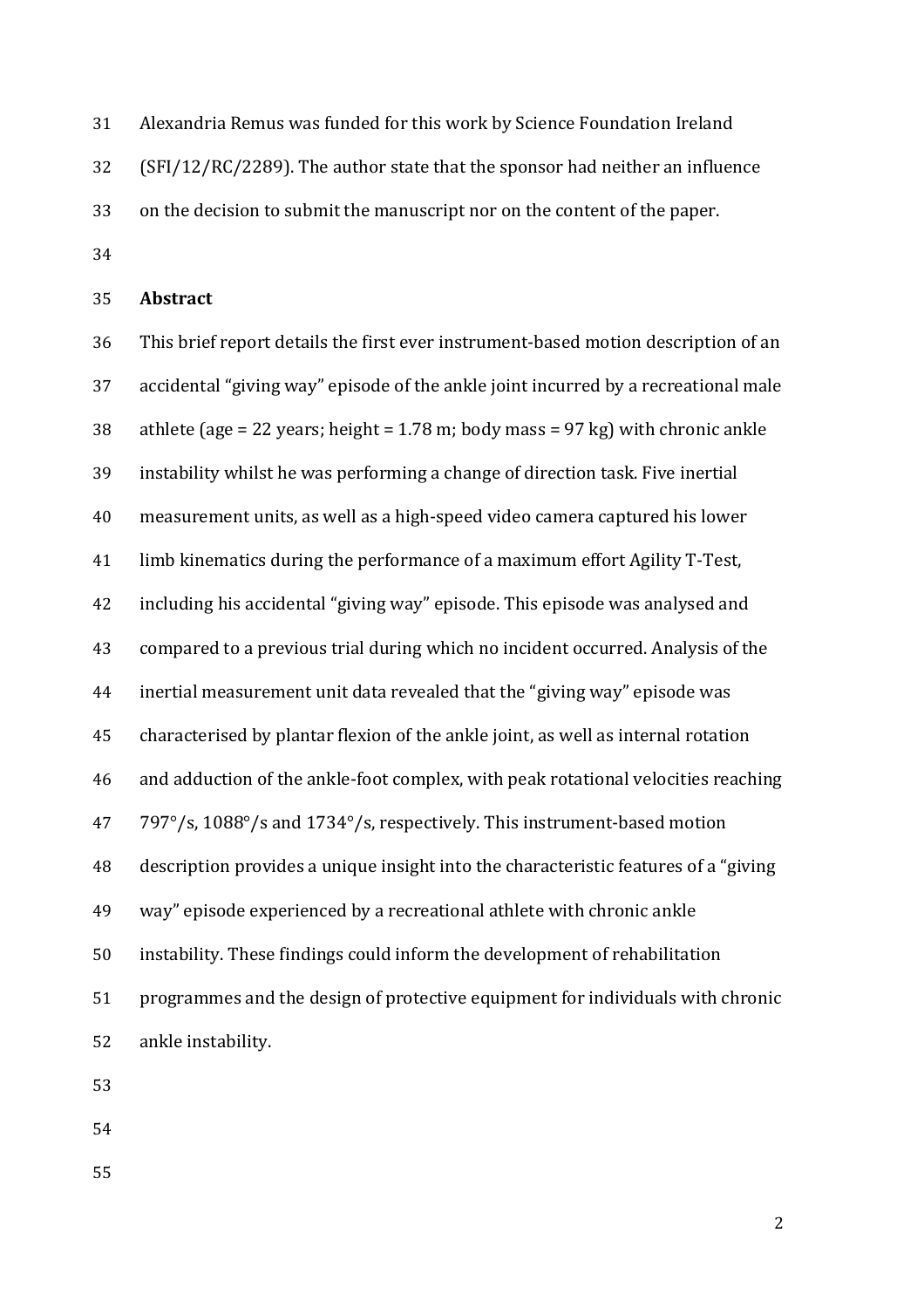## **Introduction**

| 57 | Lateral ankle sprain is the most frequent musculoskeletal injury incurred by        |
|----|-------------------------------------------------------------------------------------|
| 58 | individuals who participate in sports and recreational physical activities          |
| 59 | (Doherty et al., 2014b; Fong et al., 2007; Hootman et al., 2007). The recurrence    |
| 60 | rate of lateral ankle sprain injury is very high (Verhagen et al., 2005) and        |
| 61 | coincides with the progression of a number of long-term sequalae including pain,    |
| 62 | persistent swelling, episodes of ankle joint "giving-way", a subjective feeling of  |
| 63 | ankle joint instability, recurrent sprain and reduced functional capacity (Gribble  |
| 64 | et al., 2016, 2014a, 2014b, 2013). These long-term sequalae are the                 |
| 65 | characteristic features of chronic ankle instability (CAI) (Delahunt et al., 2010). |
| 66 |                                                                                     |
| 67 | Understanding the mechanisms of lateral ankle sprain injury, ideally with           |
| 68 | biomechanical measures, is a central component required for the development of      |
| 69 | injury prevention protocols and the design of protective equipment (Bahr,           |
| 70 | 2005). Numerous reports exist in the published scientific literature, which detail  |
| 71 | the mechanisms of lateral ankle sprain injury (Andersen et al., 2004; Fong et al.,  |
| 72 | 2012, 2009a, 2009b; Gehring et al., 2013; Kristianslund et al., 2011; Mok et al.,   |
| 73 | 2011; Terada and Gribble, 2015). Whilst the mechanisms of contact and non-          |
| 74 | contact lateral ankle sprain injury are well documented, little is known about the  |
| 75 | biomechanical quantities of "giving-way" episodes of the ankle joint. "Giving-      |
| 76 | way" of the ankle joint has been defined as "the regular occurrence of              |
| 77 | uncontrolled and unpredictable episodes of excessive inversion of the rear foot     |
| 78 | (usually experienced during initial contact during walking or running), which do    |
| 79 | not result in an acute lateral ankle sprain" and is a characteristic feature of CAI |
| 80 | (Delahunt et al., 2010). Understanding the mechanisms of "giving-way" episodes      |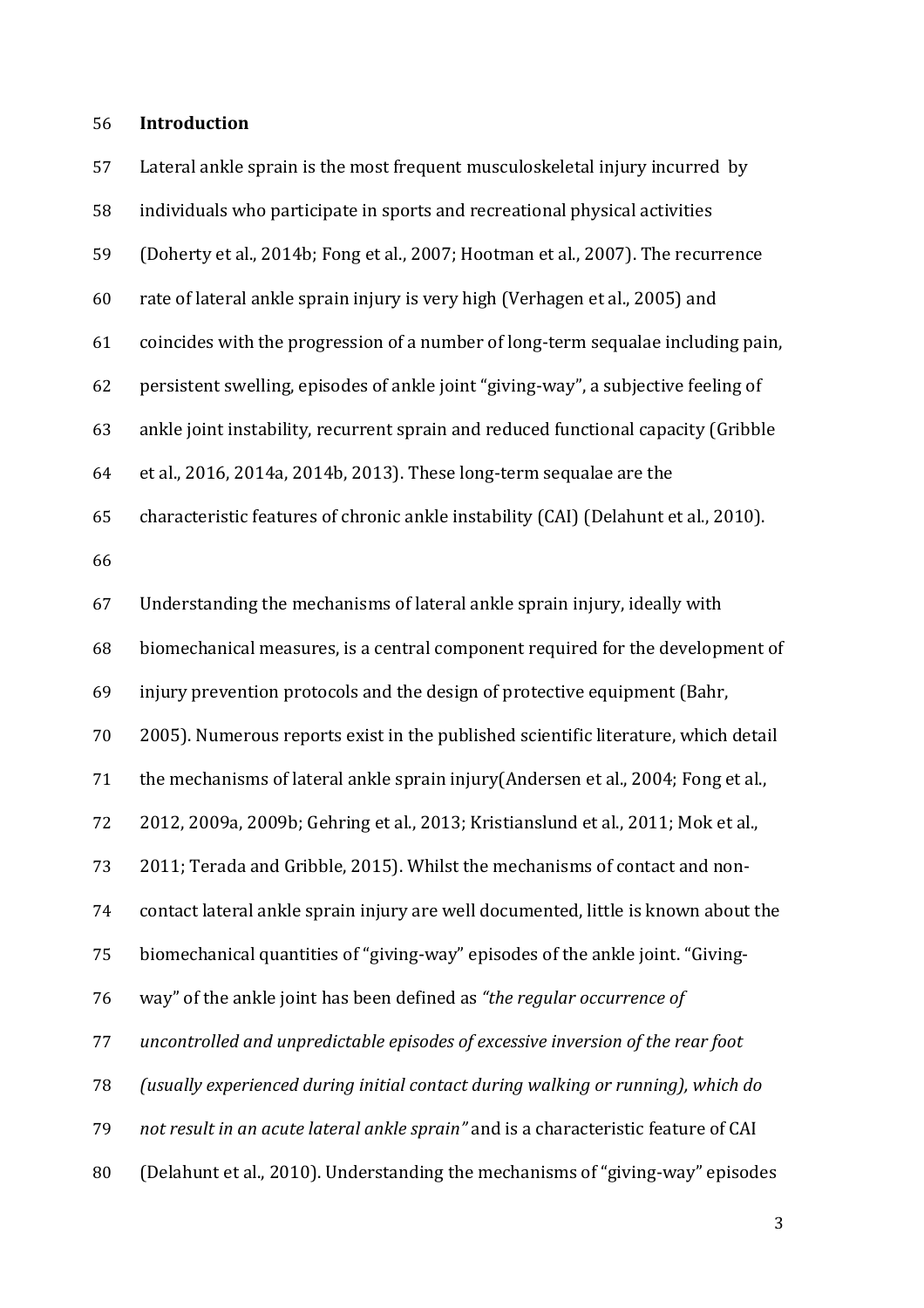of the ankle joint in individuals with CAI is required to develop improved rehabilitation and injury prevention programmes. This brief report provides an instrument-based motion description of an episode of "giving-way" of the ankle joint incurred by a male recreational athlete with CAI, whilst he was performing

a maximum effort Agility T-Test in a university sports hall.

## **Injury Case**

 A recreational male athlete (age = 22 years; height = 1.78 m; body mass = 97 kg) with a history of bilateral CAI volunteered to participate in a case-control study with the aim of investigating the influence of CAI on lower limb movement profiles during the performance of sports-related performance tests. The participant belonged to the study group of CAI participants; as per the criteria endorsed by the International Ankle Consortium (Table 1)(Delahunt et al., 2010; Gribble et al., 2016, 2014a, 2014b, 2013). Before testing the participant provided written informed consent in accordance with the recommendations of the University Human Research Ethics Committee. The protocol for the experimental set-up required the participant to perform the following sports-related 98 performance tests: (1) Change of Direction and Acceleration Test (Lockie et al., 2013) (2) Agility T-Test (Raya et al., 2013) (3) drop vertical jump (Doherty et al., 2014a). All performance tests were undertaken by the participant with and without an ankle brace (Aircast© A60). He wore the brace on his right ankle during the braced conditions, as it was deemed his most unstable ankle, as confirmed by his Cumberland Ankle Instability Tool (Hiller et al., 2006) scores. Accidentally, he experienced an episode of "giving way" of his non-braced, left ankle joint during his maximum effort "braced" right-sided Agility T-Test. Figure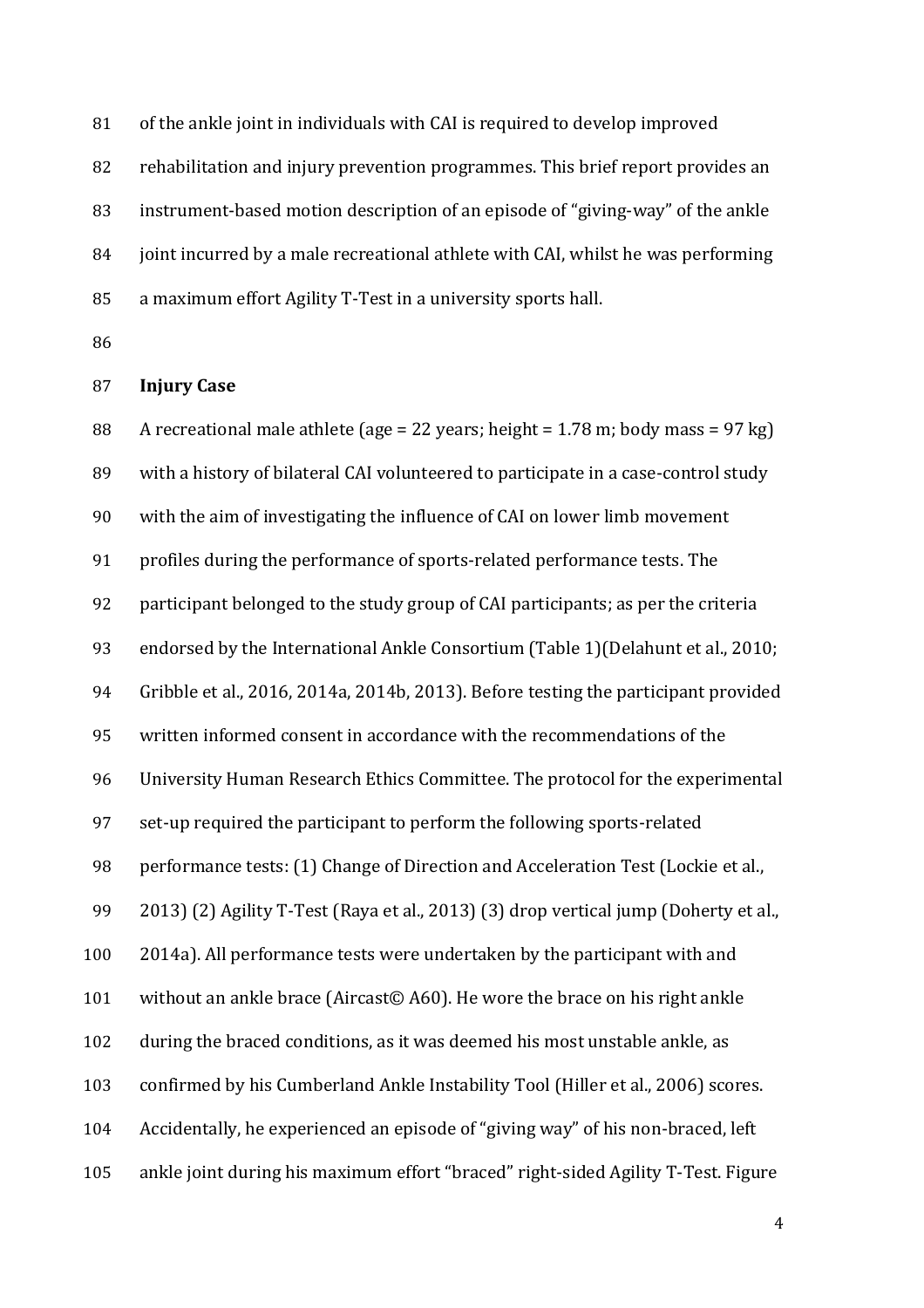- 1 describes the testing protocol. He was not injured during this "giving way"
- episode and was able to complete the test in 10.06 seconds. Upon completion of

the Agility T-Test, he reported no symptoms of acute lateral ankle sprain injury

- such as pain, swelling or decreased weight-bearing status. He described the
- incidence as a typical "giving-way" episode. He was followed up 24 hours and
- one-week after the testing session and reported no acute lateral ankle sprain
- injury symptoms in his left ankle and had not had to restrict his participation in
- any physical activity.
- 
- Table 1: Athlete's ankle injury characteristics and patient reported outcome scores

| CAIT (Left Ankle)                       | 23   |
|-----------------------------------------|------|
| CAIT (Right Ankle)                      | 11   |
| idFAI (Left Ankle)                      | 18   |
| idFAI (Right Ankle)                     | 25   |
| FAAM-ADL (Left Ankle)                   | 67%  |
| FAAM-ADL (Right Ankle)                  | 60%  |
| <b>FAAM-Sport (Left Ankle)</b>          | 56%  |
| <b>FAAM-Sport (Right Ankle)</b>         | 53%  |
| Number of Lateral Ankle Sprains (Left)  | $4+$ |
| Ankle)                                  |      |
| Number of Lateral Ankle Sprains (Right) | $5+$ |
| Ankle)                                  |      |
|                                         |      |

CAIT = Cumberland Ankle Instability Tool (Hiller et al., 2006); idFAI = Identification of

- Functional Ankle Instability Questionnaire (Gurav et al., 2014); FAAM-ADL = Foot and Ankle Ability Measure Activities of Daily Living (Carcia et al., 2008); FAAM-Sport = Foot
- and Ankle Ability Measure Sport (Carcia et al., 2008)
- 

#### **Lower Limb Movement Profiles Acquisition and Analysis**

The ankle joint "giving way" episode was recorded on a Sony HDR-A15 video

camera sampling at 120 Hz. The participant's lower limb movement profiles

- were also simultaneously recorded by five Shimmer 3 inertial measurement
- units (IMUs) (Shimmer Research, Dublin, Ireland), sampling at 256 Hz; these
- were attached bilaterally to the participant's feet, shanks and sacrum. Only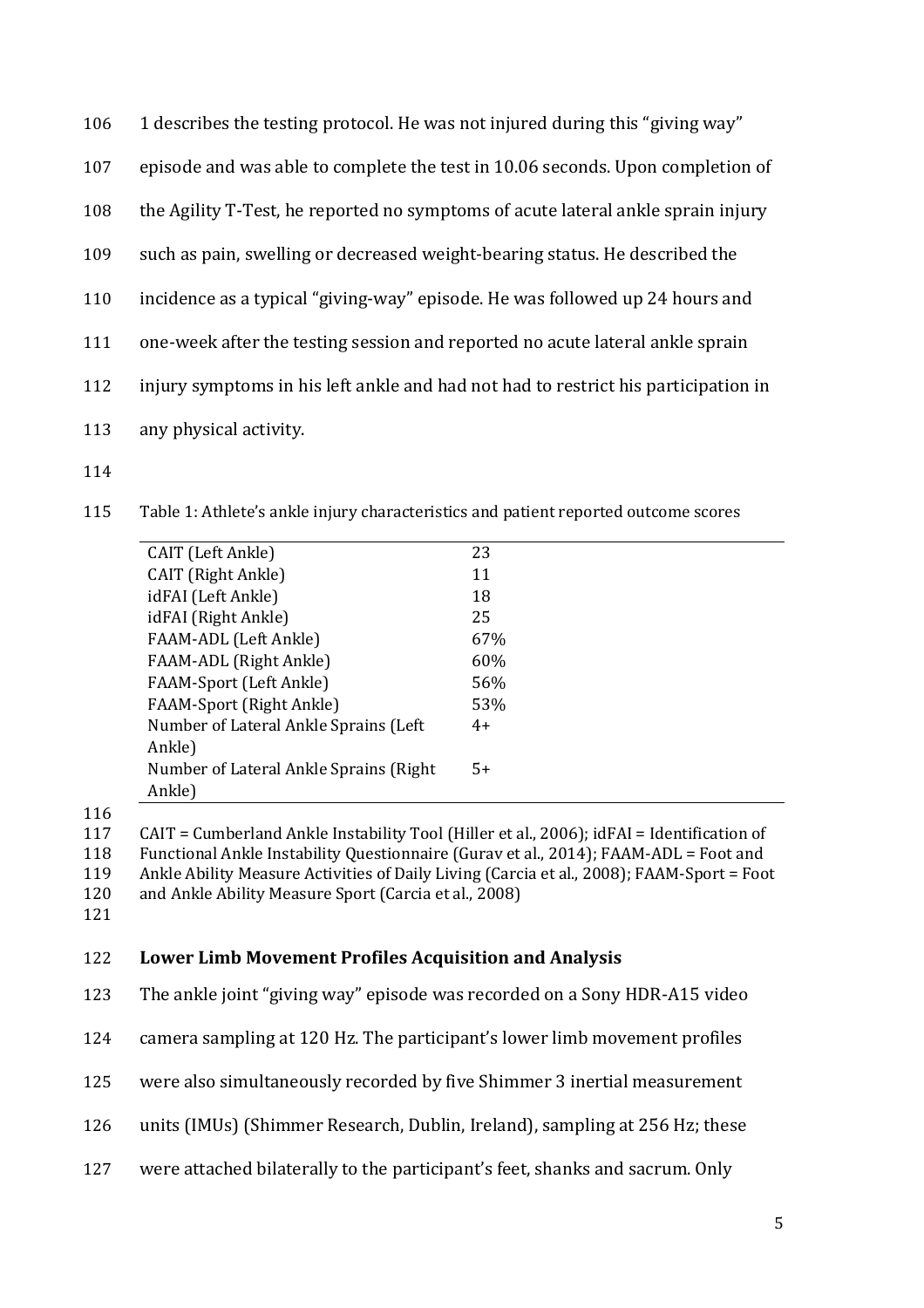signals from the left limb and back were analysed in this report. The tri-axial accelerometer and gyroscope signals were enabled and set to ranges of ±16 G 130 and  $\pm 2,000$  °/s, respectively. Accelerometer and gyroscope data were re-131 sampled to 240 Hz. Custom written code in MATLAB 2016b (The MathWorks, Natwick, USA) allowed for IMU and video camera data synchronisation. After synchronisation, initial contact of the "giving-way" episode was identified in the video sequence. A period of 200 ms pre-initial contact to 800 ms post-initial contact was extracted from all accelerometer and gyroscope signals for analysis. The same procedure of IMU data extraction was performed for the participant's non-braced maximum effort right-sided Agility T-Test, which was used as a non-injured comparison test.





 Figure 1: Testing Protocol (a) Agility T-Test Protocol (right-sided). Arrows indicate the direction the participant must run to complete the test. The test is initiated with a forward sprint to Cone 1, followed by lateral shuffle towards Cone 2, then a lateral shuffle across to Cone 3, followed by a lateral shuffle back to Cone 1, and ends with a back-pedal to the Start/Finish Line (b) Inertial Measurement Unit placement. Foot IMUs were secured under the participant's shoe laces at the midfoot on the dorsum of foot. Shank sensors were adhered 20 cm proximal to lateral malleolus anteriorly on the flattest segment of the shaft of the tibia with elastic adhesive bandage. The back sensor was mounted at the level of the fourth lumbar vertebra with straps provided with the IMUs.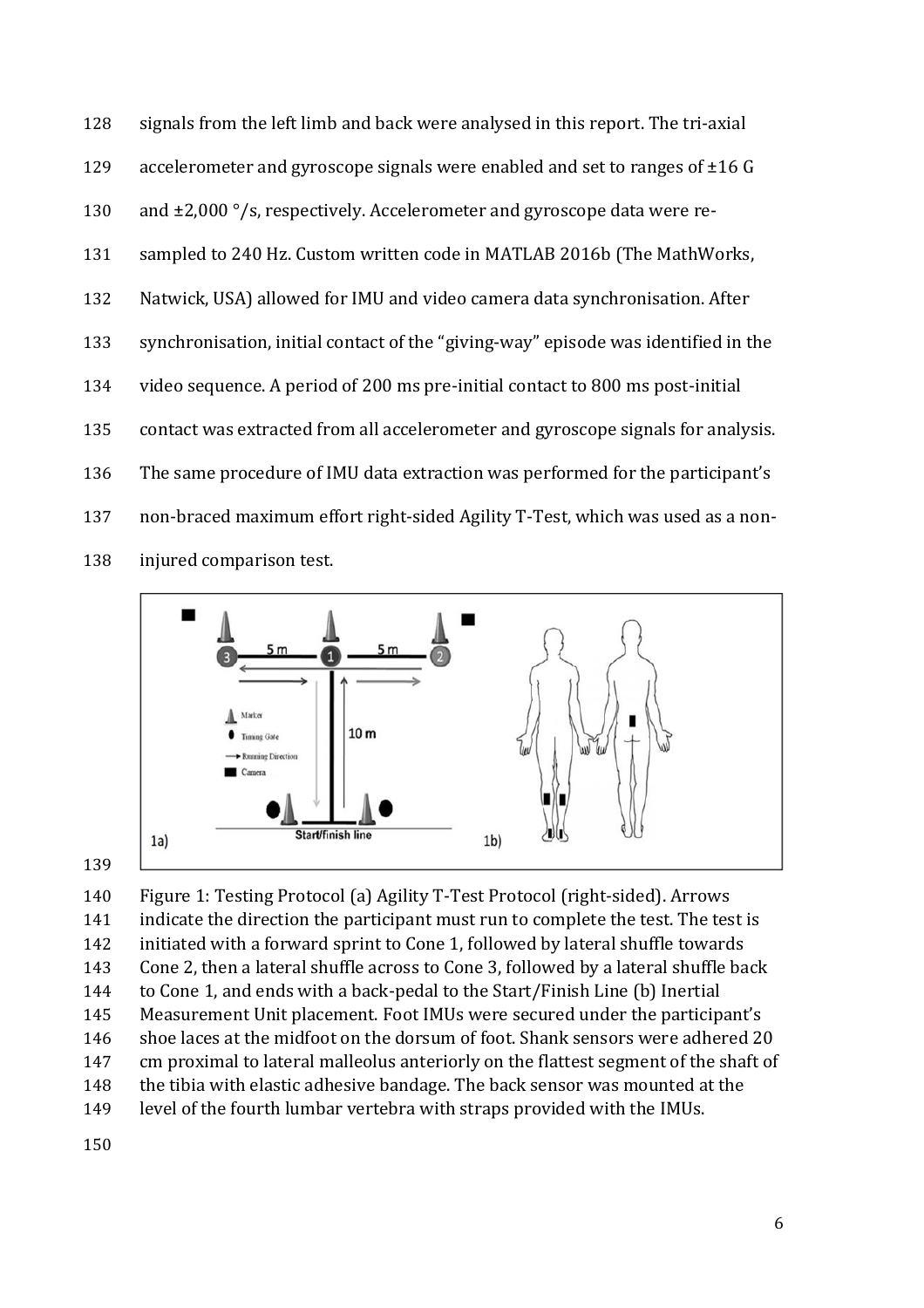#### **Qualitative Video Analysis of the "Giving-way" Episode**

 Qualitative video analysis of the athlete's performance of the Agility T-Test, including the epoch of the "giving-way" episode, was performed independently by three researchers (AR, CD and ED). Following completion of this initial step a consensus meeting was convened to agree upon the common features of the independent qualitative assessments. The full video can be viewed in the Supplementary Video file.

**Results**

## **Lower Limb Movement Profiles**

Figure 2 and Figure 3 show the key shank and foot IMU signals of the "giving-

way" episode, respectively, overlaid with the corresponding IMU signals for the

non-injured comparison trial. An expanded description of the IMU signals is

found in Appendix Table A1 (shank) and Appendix Table A2 (foot). The

accidental "giving way" episode was characterised by plantar flexion of the ankle

joint, as well as internal rotation and adduction of the ankle-foot complex, with

peak rotational velocities reaching 797°/s, 1088°/s and 1734°/s, respectively.

All other signal plots for the back, shank and foot sensors are provided in the

Appendix Figures A1-A3.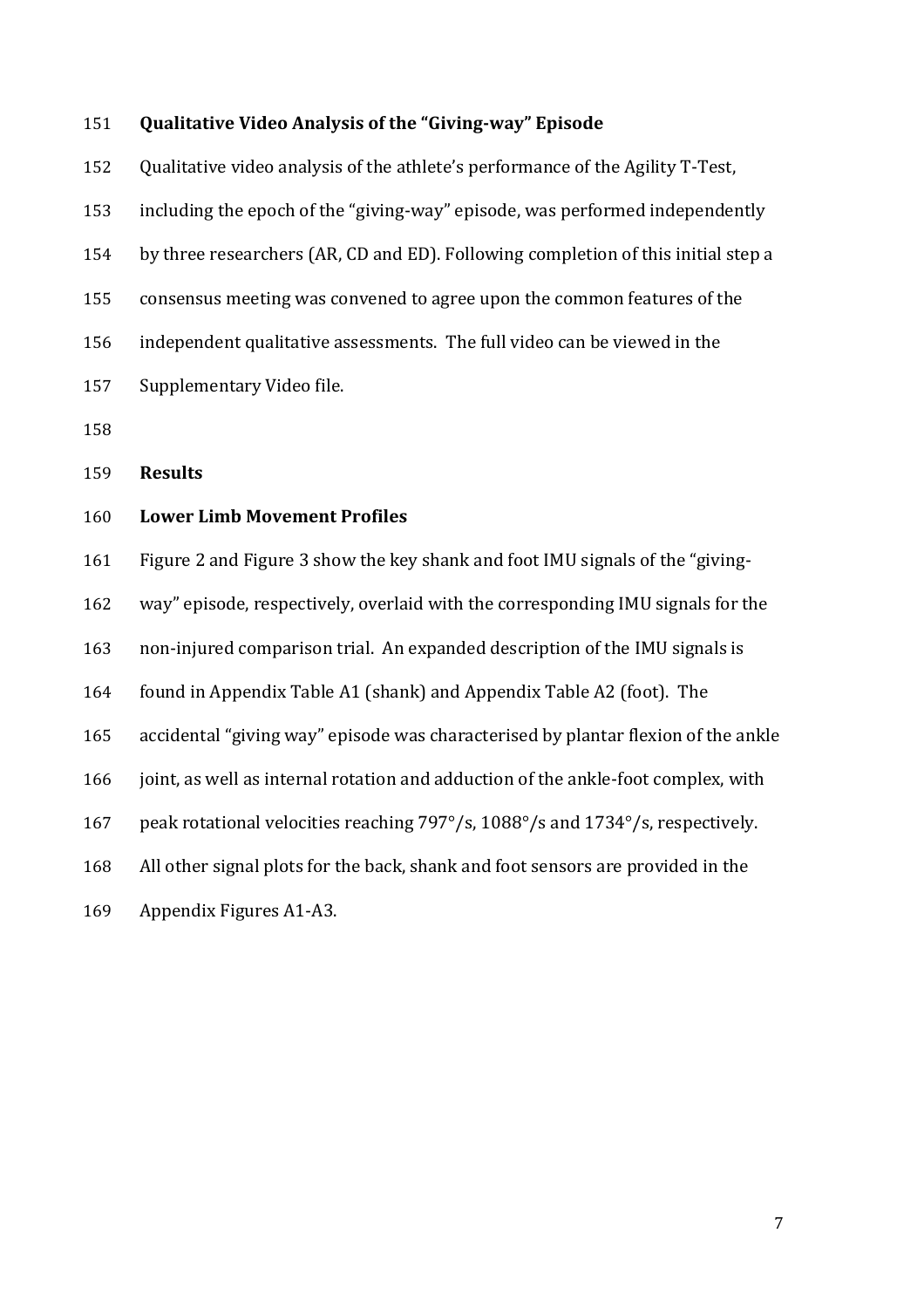

- Figure 2: Shank IMU Kinematics
- The rotational motion (gyroscope) and acceleration signals acquired using the IMU placed at the shank from 200ms pre- to 800ms post- the initial
- contact associated with the "giving way" episode (black line) and the matched non-injured comparison trial (dotted line). Initial contact is depicted
- using the light-grey vertical dashed line. The shaded grey area corresponds to an estimated area of the "giving way" episode.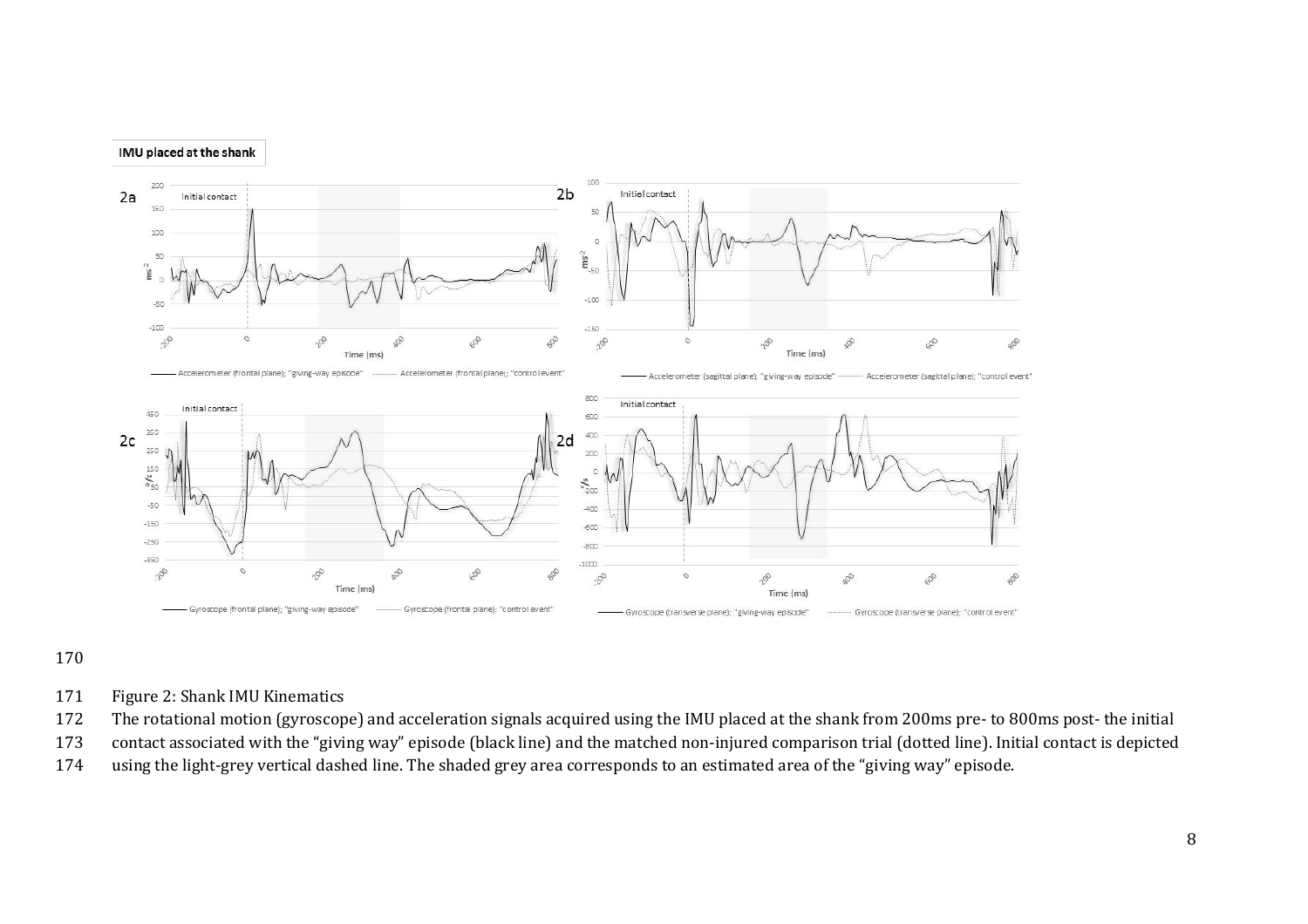



- Figure 3: Foot IMU Kinematics
- The rotational motion (gyroscope) signals acquired using the IMU placed at the foot from 200ms pre- to 800ms post- the initial contact associated
- with the "giving way" episode (black line) and the matched non-injured comparison trial (dotted line). Initial contact is depicted using the light-grey
- dashed vertical line. The shaded grey area corresponds to an estimated area of the "giving way" episode.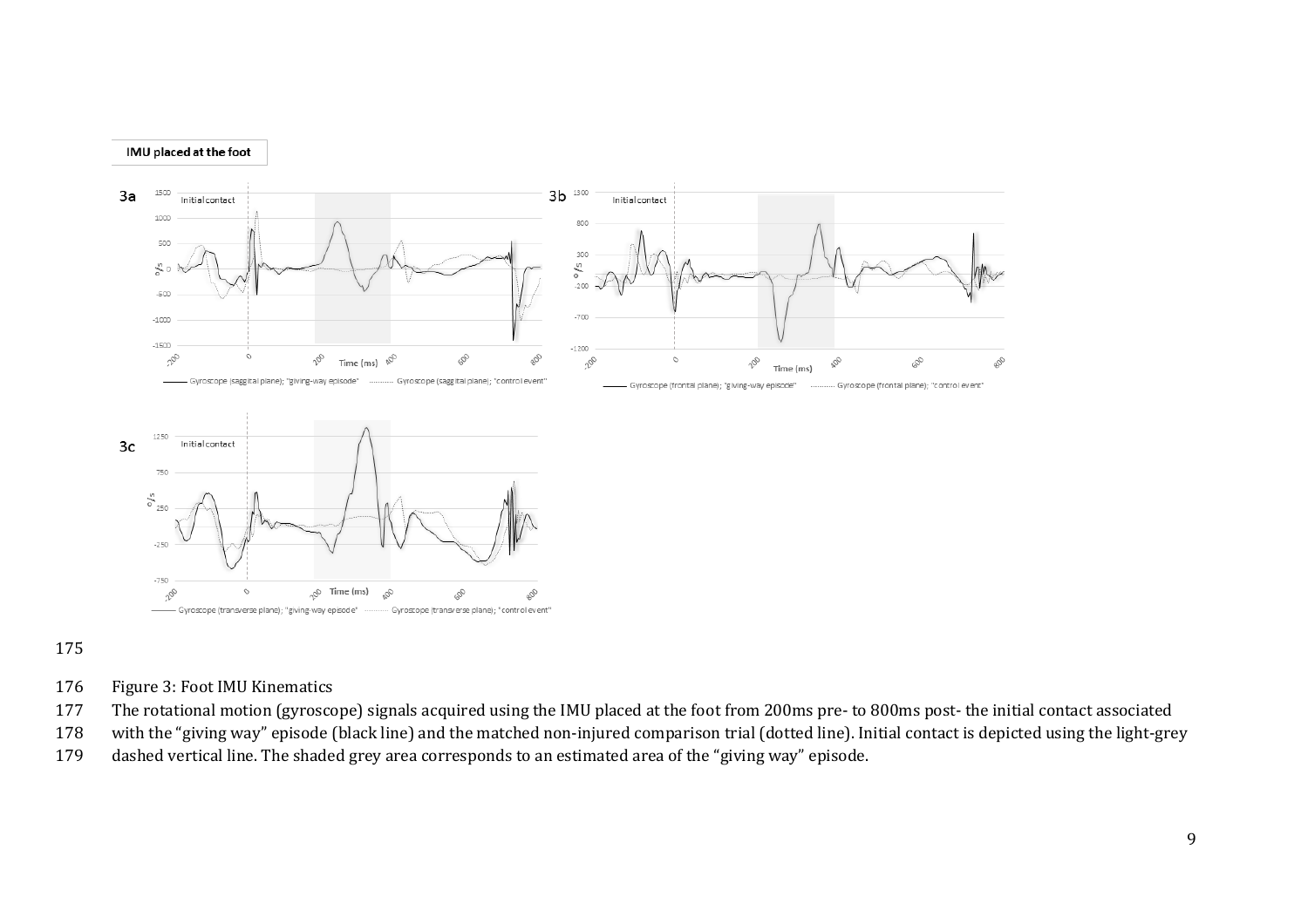# **Qualitative Video Analysis**

- Nine key events of the Agility T-Test up to and including the "giving-way"
- episode are highlighted in Figure 4. An expanded description of the mechanism
- occurring in each of the key events is found in the supplemental Appendix Table
- A2.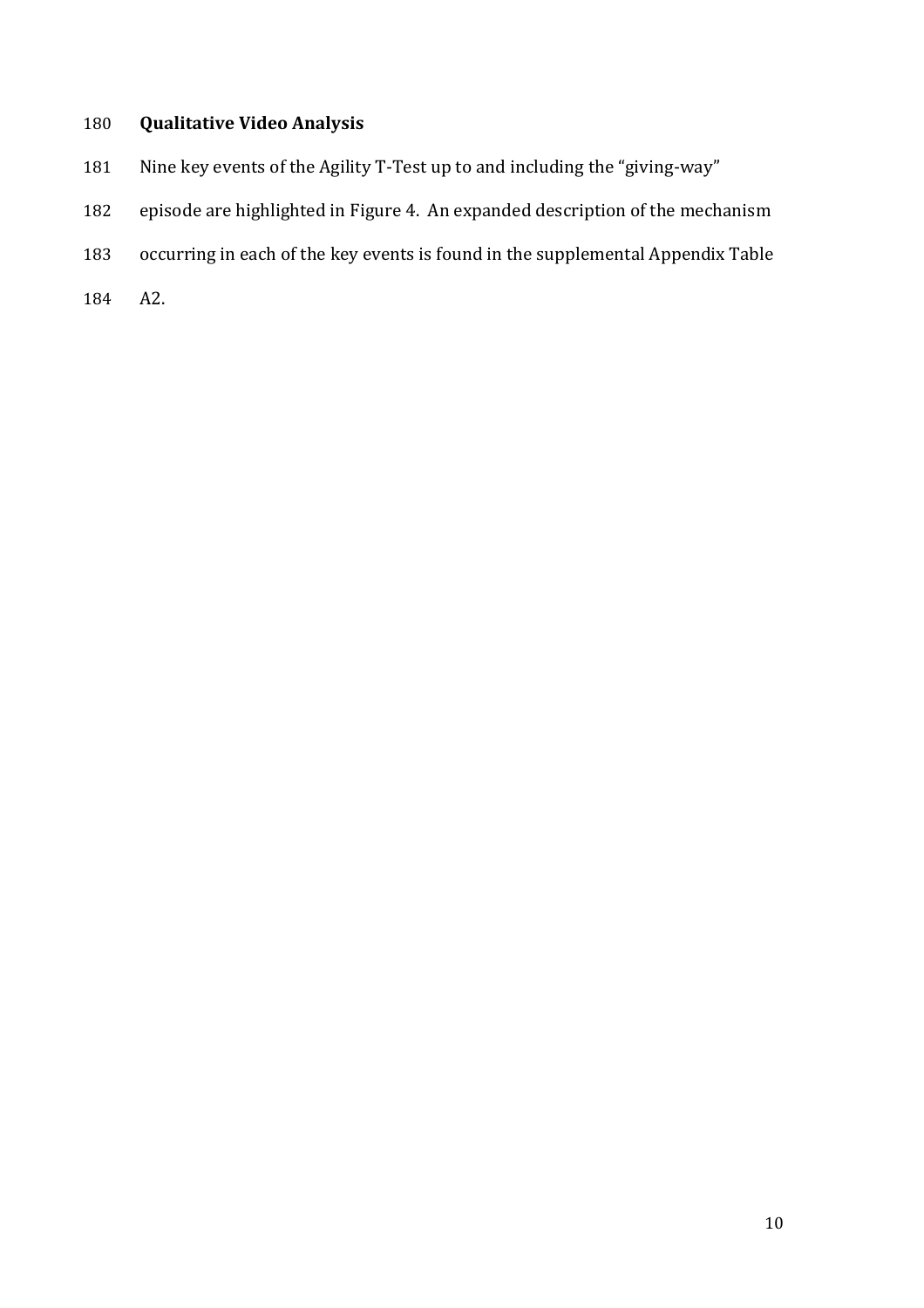

- Figure 4: Video Analysis (a) Key Event 1: The Propulsive Phase; (b) Key Event 2: Running Gait; (c) Key Event 3: The Braking Phase; (d) Key Event 4:
- The "Slip"; (e) Key Event 5: Initiation of Change of Direction; (f) Key Event 6: Preparation of Change of Direction Phase; (g) Key Event 7: Change of
- Direction Propulsion Phase; (h) Key Event 8: The "Giving Way" Episode; (i) Key Event 9: The Reactive Phase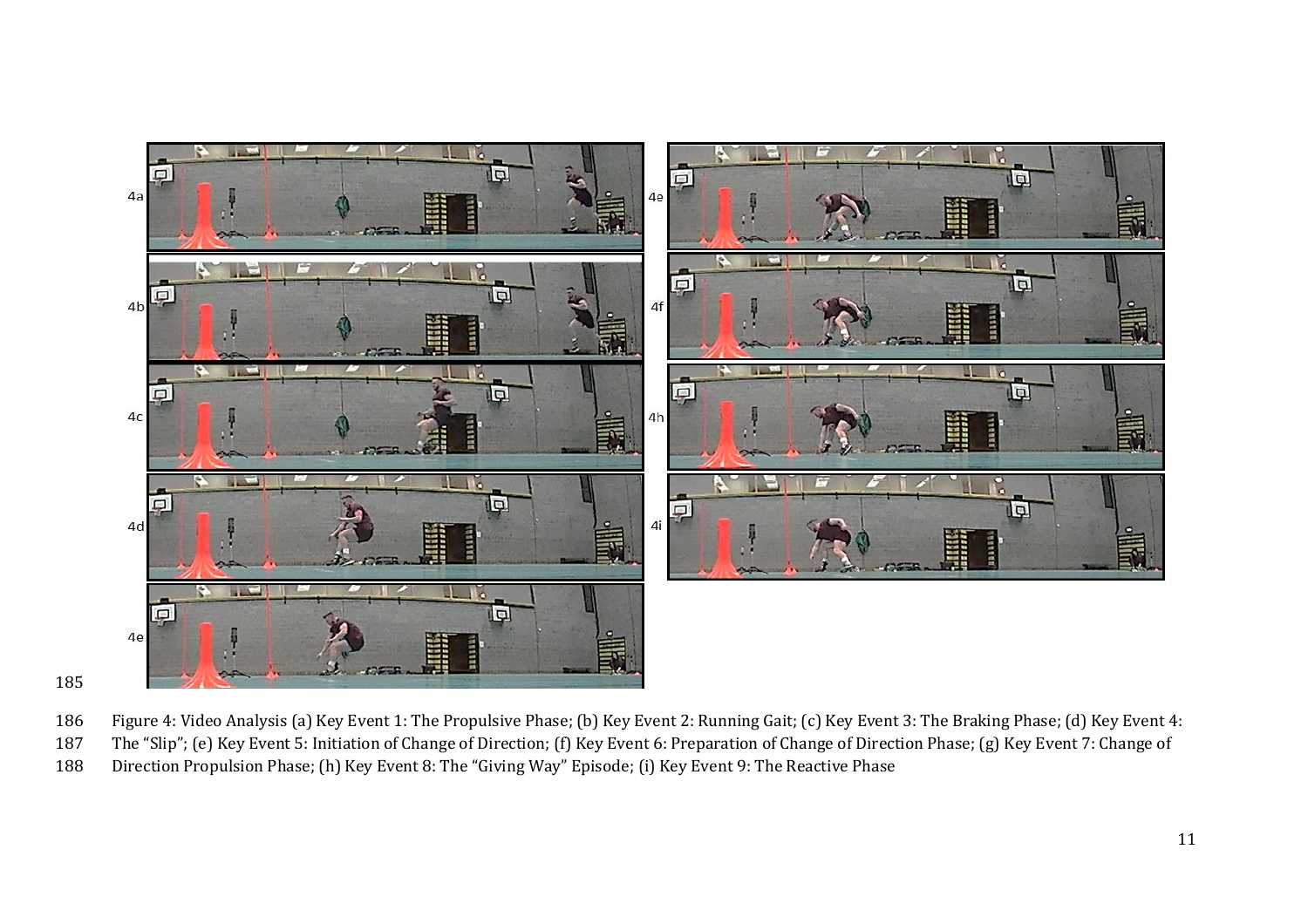**Discussion**

 To the knowledge of the authors, this brief report details the first instrument- based motion description of an episode of "giving-way" of the ankle joint incurred by a recreational athlete with CAI, whilst performing a change of direction task. This opportunistic dataset included linear acceleration and rotational velocities recorded from 5 IMUs, as well as high-definition video camera footage.

 Nine key events were identified throughout the performance Agility T-Test, which were deemed integral to the mechanism of the "giving way" episode incurred by the athlete (Figure 4 and Appendix Table A2). Qualitative analysis identified that the "giving way" episode was characterised by plantar flexion of the ankle joint, as well as internal rotation and adduction of the ankle-foot complex. Evaluation of the IMU signals revealed high rotational velocities, comparable to those of previously published reports of lateral ankle sprain injury incidents (Andersen et al., 2004; Fong et al., 2012, 2009a, 2009b; Gehring et al., 2013; Kristianslund et al., 2011; Mok et al., 2011; Terada and Gribble, 2015). Following the "giving way" episode the participant utilised his right limb and trunk to "pull" his body mass towards the right, to continue the completion of the Agility T-Test (Key event 9; Figure 4i). He completed the Agility T-Test without any further identified movement aberrancies.

As part of the qualitative video analysis, the authors concluded that the "giving

way" episode of the participant's left ankle was likely a manifestation of an

aberrant braking strategy. Individuals with CAI have previously been reported to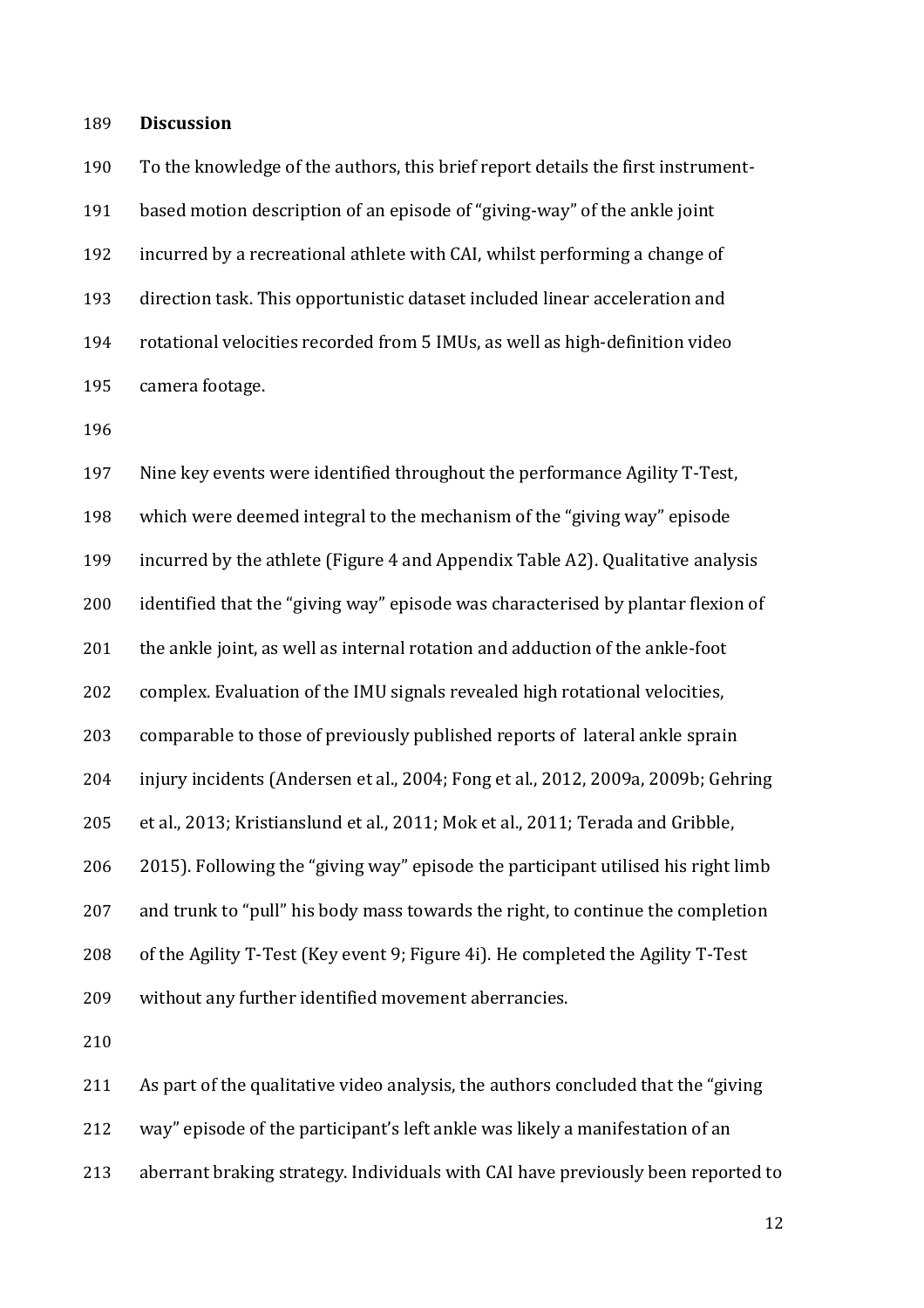produce inefficient and altered braking forces during both planned and un- planned gait initiation and termination (Wikstrom et al., 2010; Wikstrom and Hass, 2012). Immediately prior to the "giving way" episode, the athlete experienced a forward "slip" of his left foot. The authors considered the slip on the left limb to have subsequently altered the next braking step on the right limb, subjecting the left limb to an uncontrolled foot placement during the next initial contact with the ground; ultimately culminating in the "giving way" episode. High frontal plane accelerations, which were absent in the non-injured comparison test at initial contact, were apparent in the IMU data of both the left foot and shank. These high accelerations likely represent excessive frontal plane motion of the left ankle. The apparent inefficiencies in the participant's braking strategy and the uncontrolled foot placement during the initial contact that preceded the "giving way" episode may be indicative of aberrant sensorimotor strategies for feedforward and/or feedback motor control.

 The "giving way" episode experienced by the participant closely resembles the "classic" lateral ankle sprain injury mechanism. However, it remains unclear as to why the "giving way" episode did not manifest as an injury in the present instance, especially considering the similarity of the movement profile of the "giving-way" episode with previously documented lateral ankle sprain injury mechanisms (Andersen et al., 2004; Fong et al., 2012, 2009a, 2009b; Gehring et al., 2013; Kristianslund et al., 2011; Mok et al., 2011; Terada and Gribble, 2015). In the present study, the "giving way" episode was characterised by internal rotation with a peak internal rotation velocity of 1088°/s. This is comparable to previously captured internal rotation velocities during acute lateral ankle sprain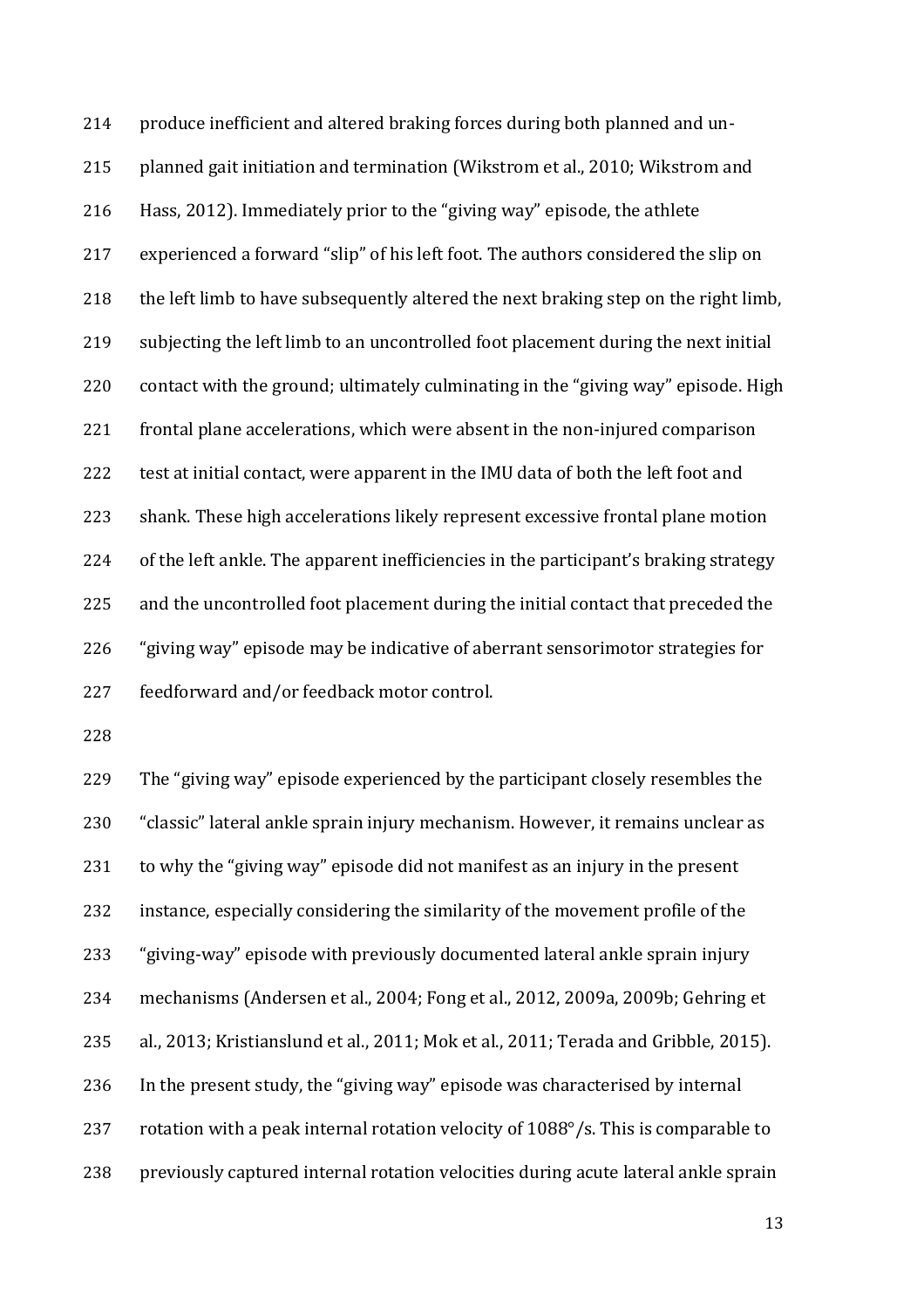239 injuries, which were found to be between  $509 - 1752$  °/s (Fong et al., 2012, 2009a; Gehring et al., 2013; Kristianslund et al., 2011; Mok et al., 2011). The "giving way" mechanism was also characterised by rapid adduction of the foot 242 with a maximum adduction velocity of 1734 $\degree$ /s. Additionally, the "giving way" 243 mechanism was associated with a maximum plantar flexion velocity of  $797^{\circ}/s$ ; 244 similar to the previously reported plantar flexion velocities of 325 - 1748 °/s captured during accidental lateral ankle sprain injuries involving a plantar flexion mechanism (Fong et al., 2012, 2009a; Gehring et al., 2013). With regards to the shank, during the "giving way" episode, a high external rotation velocity of 719°/s was recorded. The high internal rotation, adduction and plantar flexion rotational velocities were immediately followed by rapid external rotation, abduction and dorsiflexion rotational velocities in the concluding phase of the "giving way" episode. It is plausible that the rapid change of relative angular velocities at the concluding part of the "giving way" episode served to move the ankle-foot complex into a closed packed position, thus reducing the strain on the lateral ankle joint ligaments (Stormont et al., 1985).

 The participant's apparent motor response to the "giving way" episode, namely, a pulling strategy employed by the right limb, may explain why no acute injury occurred. Specifically, simultaneous to the "giving way" episode on the left limb, the participant appeared to shift his body-mass to the right limb, which meant that although the participant's left foot was in a position vulnerable for lateral ankle sprain injury occurrence, it was unloaded (Andersen et al., 2004; Fong et al., 2012, 2009a, 2009b; Gehring et al., 2013; Kristianslund et al., 2011; Mok et al., 2011; Terada and Gribble, 2015). The absence of compressive load is most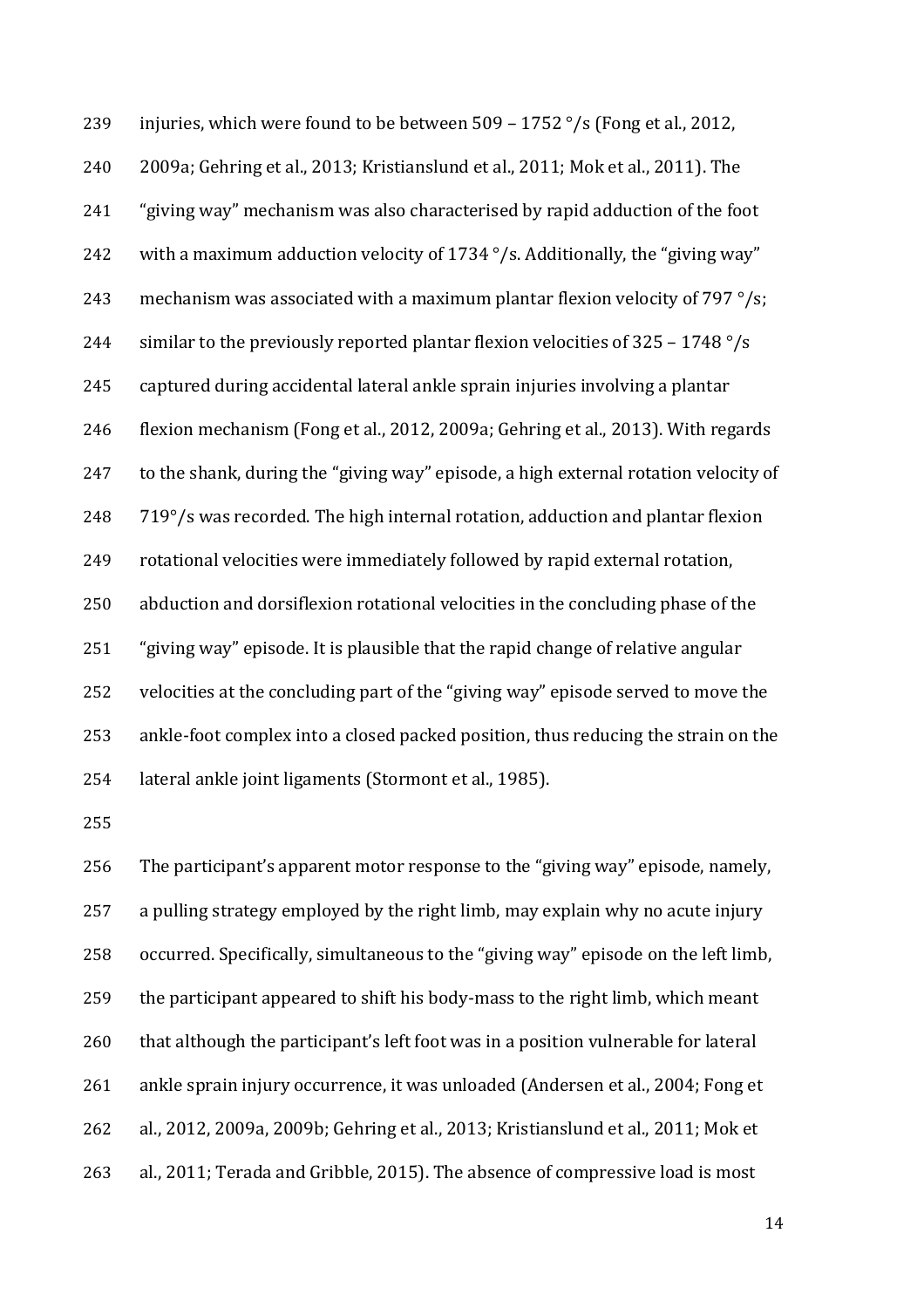likely why an acute injury did not occur in this instance. Interestingly, upon completion of the test, the participant reported to the tester that he had been taught by a previous coach to *"shift my body mass to the contralateral side when I feel it starting to roll"*. It is plausible that the participant may have adopted this strategy in this instance. Following the unloading of the left foot-ankle, the athlete utilised a trunk dominant "pulling" strategy from the loaded right limb, instead of pushing off the "planted," "giving way" left limb to begin the change of direction to the right cone. He completed the Agility T-Test without further incidence.

 This study is not without limitation. Although we have attributed the "giving way" episode to an uncontrolled and inefficient braking strategy, the gym floor surface may not have been ideal and could have contributed to the "slip" and the "giving way" episode. However, the floor is representative of training and match conditions for all court sport athletes in our institution. Similarly, as participants were required to wear their own training shoes in this study, we could not control for shoe type and hence we could not control the coefficient of friction at 281 the shoe-surface interface.

## **Conclusion**

 This study provides both a quantitative and qualitative description of a true "giving way" episode experienced by an individual with CAI. The episode was characterised by plantar flexion of the ankle joint, as well as internal rotation and adduction of the ankle-foot complex, with peak rotational velocities reaching 797°/s, 1088°/s and 1734°/s, respectively. This description provide a unique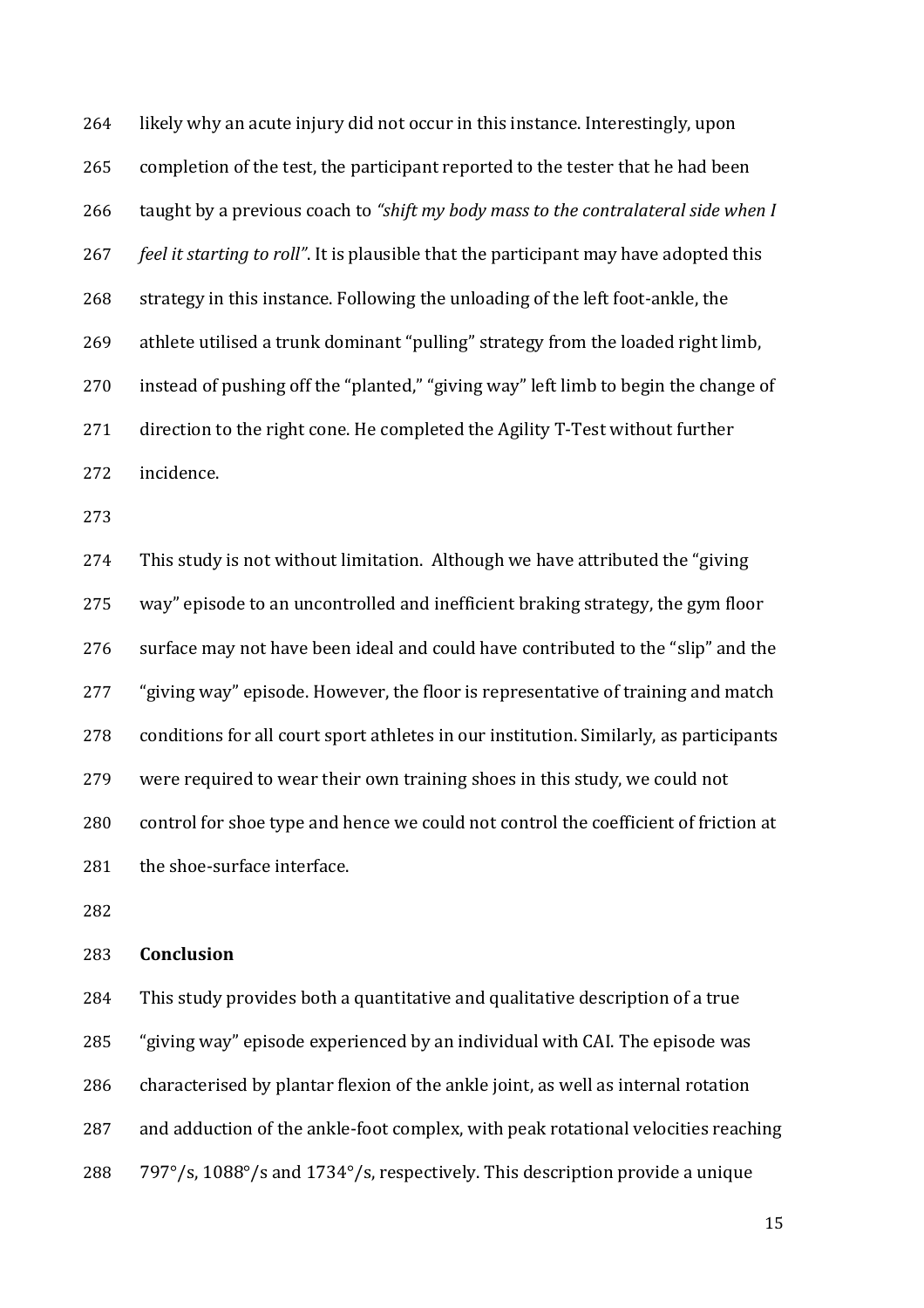| 289 | insight into the characteristic feature of "giving way" episodes experienced by        |
|-----|----------------------------------------------------------------------------------------|
| 290 | individuals with CAI. The findings from this study could be utilised in the            |
| 291 | development of rehabilitation programmes and the design of protective                  |
| 292 | equipment for individuals with chronic ankle instability.                              |
| 293 |                                                                                        |
| 294 | <b>Acknowledgements</b>                                                                |
| 295 | Alexandria Remus was funded for this work by Science Foundation Ireland                |
| 296 | (SFI/12/RC/2289). The authors state that the sponsor had neither an influence          |
| 297 | on the decision to submit the manuscript nor on the content of the paper.              |
| 298 |                                                                                        |
| 299 | <b>Conflicts of Interest</b>                                                           |
| 300 | All authors of this article would like to state that there are no known conflicts of   |
| 301 | interest that could have biased or influenced the presented article.                   |
| 302 |                                                                                        |
| 303 | <b>References</b>                                                                      |
| 304 | Andersen, T.E., Floerenes, T.W., Arnason, A., Bahr, R., 2004. Video Analysis of the    |
| 305 | Mechanisms for Ankle Injuries in Football. Am. J. Sports Med. 32, 69S-79S.             |
| 306 | https://doi.org/10.1177/0363546503262023                                               |
| 307 | Bahr, R., 2005. Understanding injury mechanisms: a key component of                    |
| 308 | preventing injuries in sport. Br. J. Sports Med. 39, 324-329.                          |
| 309 | https://doi.org/10.1136/bjsm.2005.018341                                               |
| 310 | Carcia, C.R., Martin, R.L., Drouin, J.M., 2008. Validity of the foot and ankle ability |
|     |                                                                                        |
| 311 | measure in athletes with chronic ankle instability. J. Athl. Train.                    |
| 312 | https://doi.org/10.4085/1062-6050-43.2.179                                             |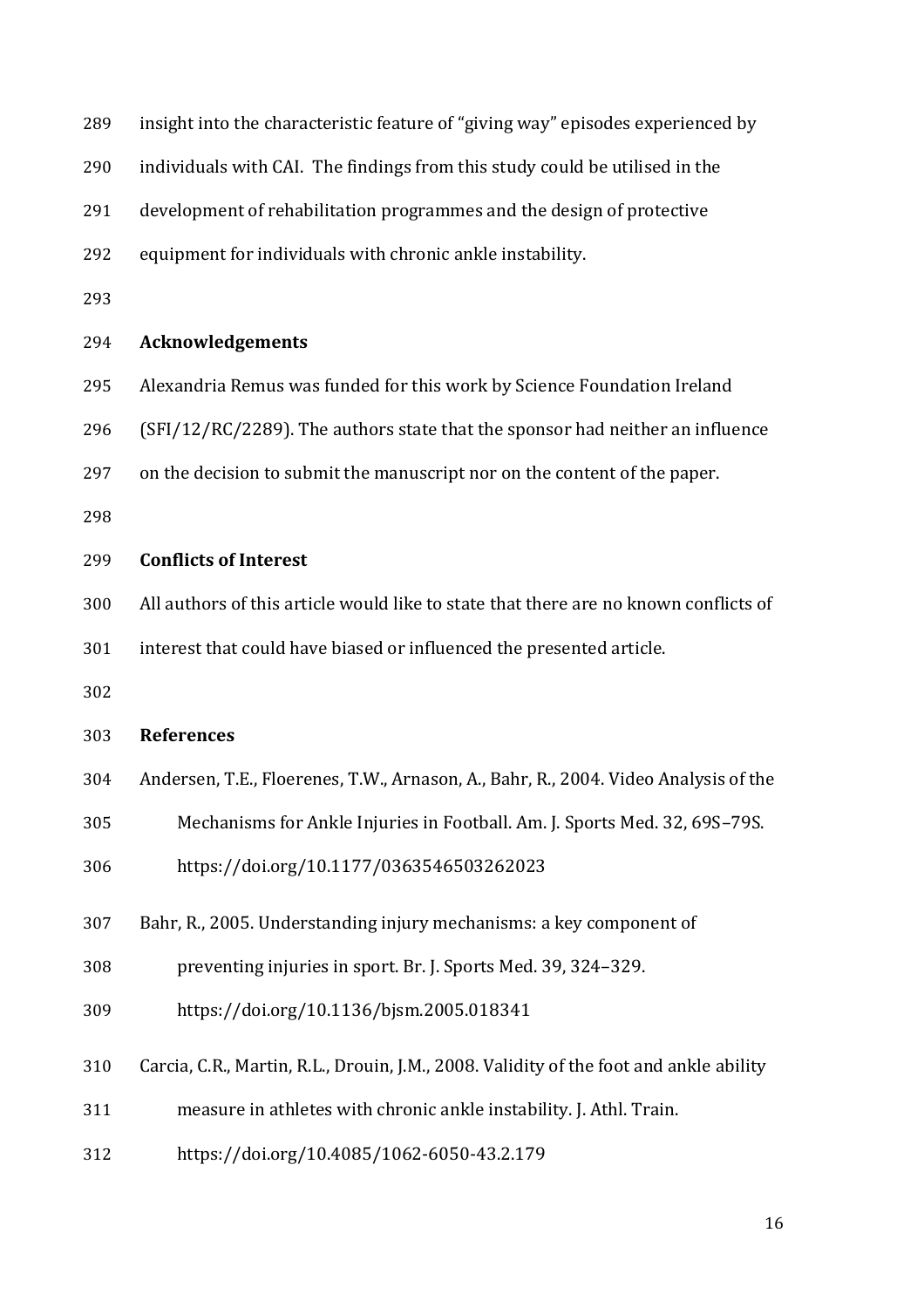- Delahunt, E., Coughlan, G.F., Caulfield, B., Nightingale, E.J., Lin, C.W.C., Hiller, C.E.,
- 2010. Inclusion criteria when investigating insufficiencies in chronic ankle
- instability. Med. Sci. Sports Exerc. 42, 2106–2121.
- https://doi.org/10.1249/MSS.0b013e3181de7a8a
- Doherty, C., Bleakley, C., Hertel, J., Sweeney, K., Caulfield, B., Ryan, J., Delahunt, E.,
- 2014a. Lower extremity coordination and symmetry patterns during a drop
- vertical jump task following acute ankle sprain. Hum. Mov. Sci. 38, 34–46.
- https://doi.org/10.1016/j.humov.2014.08.002
- Doherty, C., Delahunt, E., Caulfield, B., Hertel, J., Ryan, J., Bleakley, C., 2014b. The
- incidence and prevalence of ankle sprain injury: A systematic review and
- meta-analysis of prospective epidemiological studies. Sport. Med. 44, 123–

140. https://doi.org/10.1007/s40279-013-0102-5

- Fong, D.T.P., Chan, Y.-Y., Mok, K.-M., Yung, P.S., Chan, K.-M., 2009a. Understanding
- acute ankle ligamentous sprain injury in sports. BMC Sports Sci. Med.

Rehabil. 1, 14. https://doi.org/10.1186/1758-2555-1-14

- Fong, D.T.P., Ha, S.C.-W., Mok, K.-M., Chan, C.W.-L., Chan, K.-M., 2012. Kinematics
- Analysis of Ankle Inversion Ligamentous Sprain Injuries in Sports. Am. J.
- Sports Med. 40, 2627–2632. https://doi.org/10.1177/0363546512458259
- Fong, D.T.P., Hong, Y., Chan, L.-K., Yung, P.S.-H., Chan, K.-M., 2007. A Systematic
- Review on Ankle Injury and Ankle Sprain in Sports. Sport. Med. 37, 73–94.
- https://doi.org/10.2165/00007256-200737010-00006
- Fong, D.T.P., Shima, Y., Krosshaug, T., Yung, P.S.-H., Chan, K.-M., 2009b.
- Biomechanics of Supination Ankle Sprain. Am. J. Sports Med. 37, 822–827.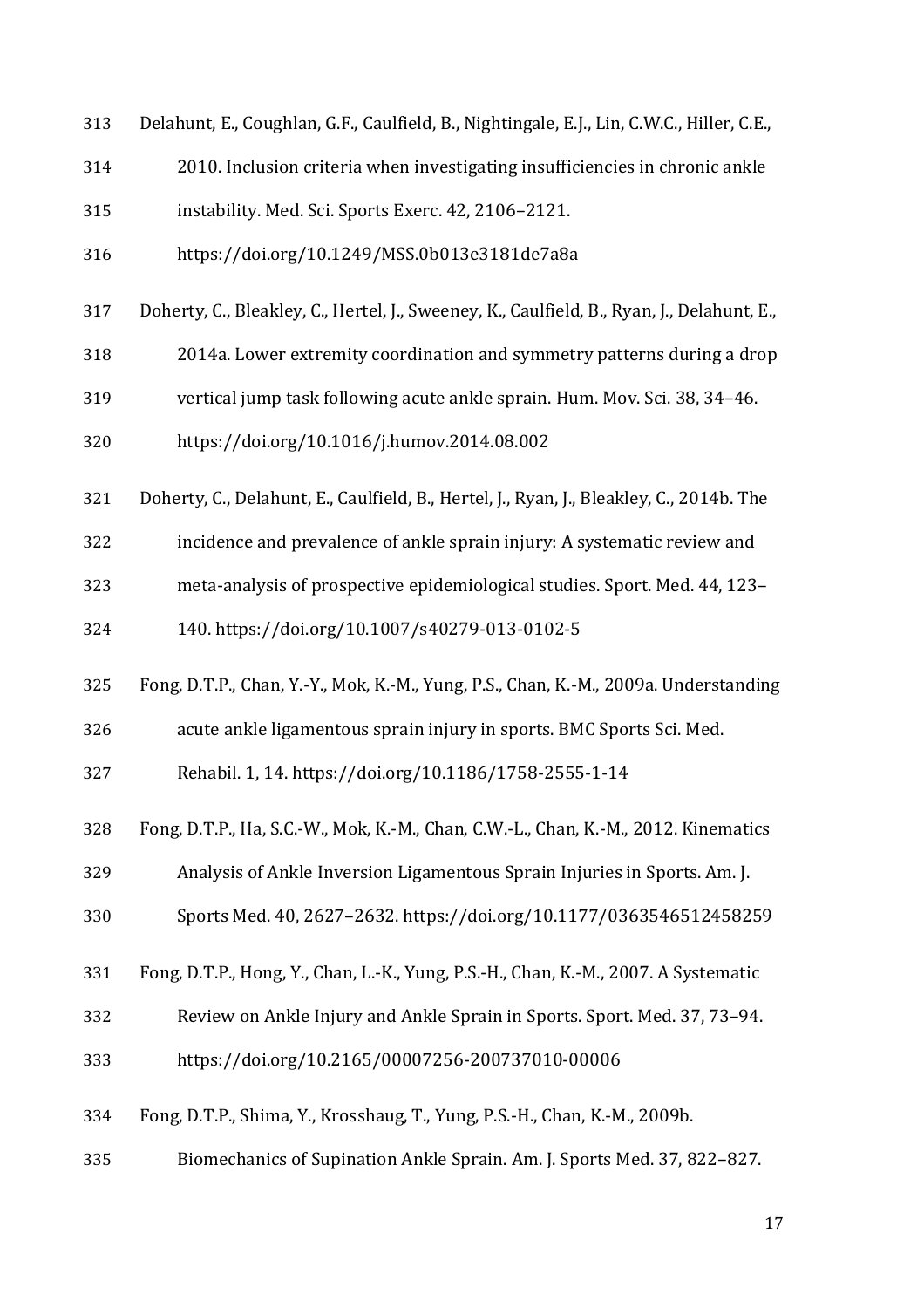https://doi.org/10.1177/0363546508328102

| 337 | Gehring, D., Wissler, S., Mornieux, G., Gollhofer, A., 2013. How to sprain your         |
|-----|-----------------------------------------------------------------------------------------|
| 338 | ankle - a biomechanical case report of an inversion trauma. J. Biomech. 46,             |
| 339 | 175-178. https://doi.org/10.1016/j.jbiomech.2012.09.016                                 |
| 340 | Gribble, P.A., Bleakley, C.M., Caulfield, B.M., Docherty, C.L., Fourchet, F., Fong,     |
| 341 | D.T.-P., Hertel, J., Hiller, C.E., Kaminski, T.W., McKeon, P.O., Refshauge, K.M.,       |
| 342 | Verhagen, E.A., Vicenzino, B.T., Wikstrom, E.A., Delahunt, E., 2016. 2016               |
| 343 | consensus statement of the International Ankle Consortium: prevalence,                  |
| 344 | impact and long-term consequences of lateral ankle sprains. Br. J. Sports               |
| 345 | Med. 50, 1493-1495. https://doi.org/10.1136/bjsports-2016-096188                        |
| 346 | Gribble, P.A., Delahunt, E., Bleakley, C., Caulfield, B., Docherty, C., Fourchet, F.,   |
| 347 | Fong, D., Hertel, J., Hiller, C., Kaminski, T., McKeon, P., Refshauge, K., van der      |
| 348 | Wees, P., Vicenzino, B., Wikstrom, E., 2013. Selection criteria for patients            |
| 349 | with chronic ankle instability in controlledrResearch: A position statement             |
| 350 | of the International Ankle Consortium. J. Orthop. Sport. Phys. Ther. 43, 585-           |
| 351 | 591. https://doi.org/10.2519/jospt.2013.0303                                            |
| 352 | Gribble, P.A., Delahunt, E., Bleakley, C., Caulfield, B., Docherty, C.L., Fong, D.T.P., |
| 353 | Fourchet, F., Hertel, J., Hiller, C.E., Kaminski, T.W., McKeon, P.O., Refshauge,        |
| 354 | K.M., Van Der Wees, P., Vicenzino, W., Wikstrom, E.A., 2014a. Selection                 |
| 355 | criteria for patients with chronic ankle instability in controlled research: A          |
| 356 | position statement of the International Ankle Consortium. J. Athl. Train. 49,           |
| 357 | 121-127. https://doi.org/10.4085/1062-6050-49.1.14                                      |
|     |                                                                                         |

Gribble, P.A., Delahunt, E., Bleakley, C.M., Caulfield, B., Docherty, C.L., Fong, D.T.P.,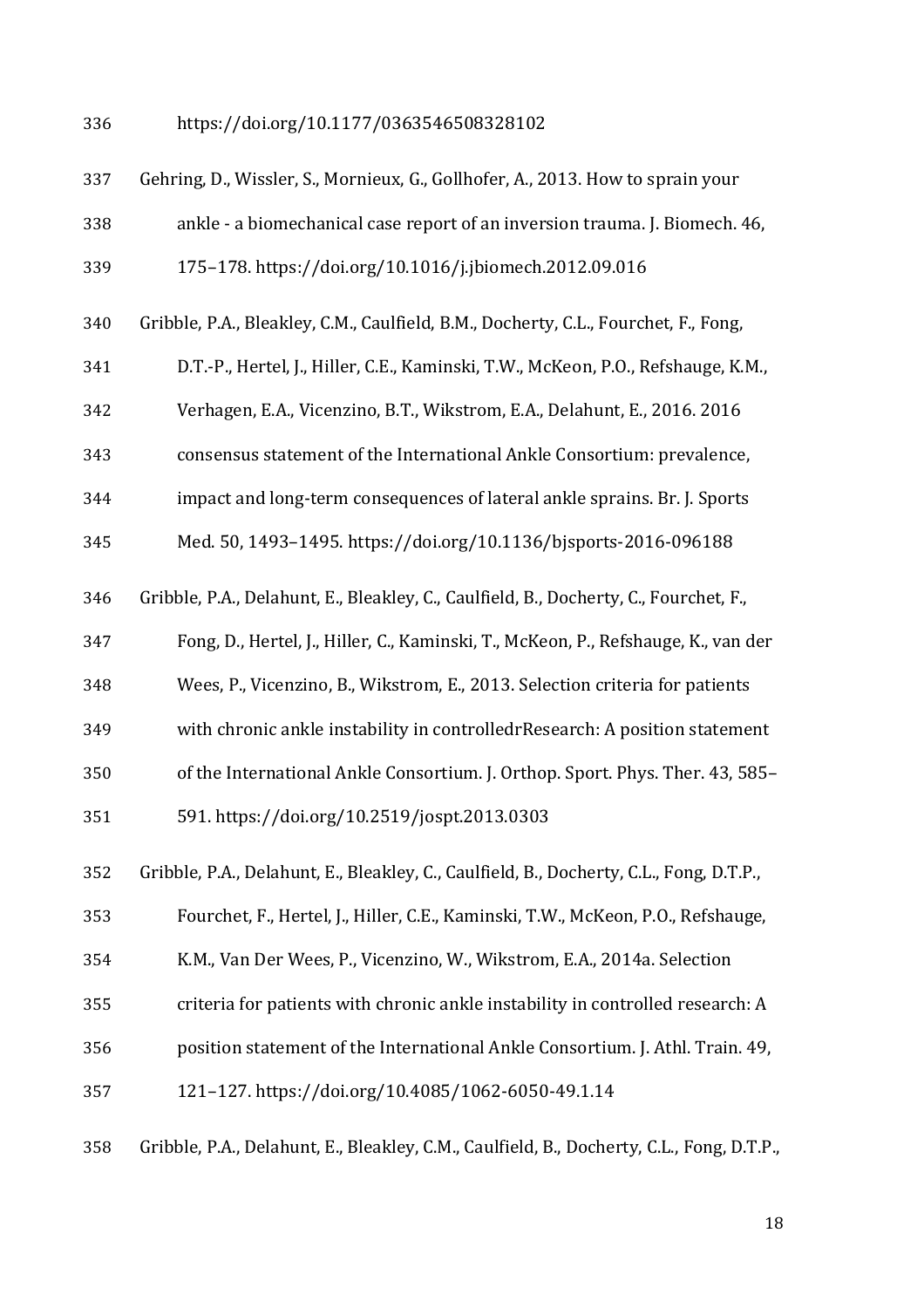| 359 | Fourchet, F., Hertel, J., Hiller, C.E., Kaminski, T.W., McKeon, P.O., Refshauge,      |
|-----|---------------------------------------------------------------------------------------|
| 360 | K.M., Van Der Wees, P., Vicenzino, W., Wikstrom, E.A., 2014b. Selection               |
| 361 | criteria for patients with chronic ankle instability in controlled research: A        |
| 362 | position statement of the International Ankle Consortium. Br J Sport. Med             |
| 363 | 48, 1014-1018. https://doi.org/10.4085/1062-6050-49.1.14                              |
| 364 | Gurav, R.S., Ganu, S.S., Panhale, V.P., 2014. Reliability of the identifi cation of   |
| 365 | functional ankle instability (IdFAI) scale across different age groups in             |
| 366 | adults. N. Am. J. Med. Sci. 6, 516-518. https://doi.org/10.4103/1947-                 |
| 367 | 2714.143283                                                                           |
| 368 | Hiller, C.E., Refshauge, K.M., Bundy, A.C., Herbert, R.D., Kilbreath, S.L., 2006. The |
| 369 | Cumberland Ankle Instability Tool: A Report of Validity and Reliability               |
| 370 | Testing. Arch. Phys. Med. Rehabil. 87, 1235-1241.                                     |
| 371 | https://doi.org/10.1016/j.apmr.2006.05.022                                            |
| 372 | Hootman, J.M., Dick, R., Agel, J., 2007. Epidemiology of Collegiate Injuries for 15   |
| 373 | Sports: Summary and Recommendations for Injury Prevention Initiatives. J.             |
| 374 | Athl. Train. 42, 311-319.                                                             |
| 375 | Kristianslund, E., Bahr, R., Krosshaug, T., 2011. Kinematics and kinetics of an       |
| 376 | accidental lateral ankle sprain. J. Biomech. 44, 2576-2578.                           |
| 377 | https://doi.org/10.1016/j.jbiomech.2011.07.014                                        |
| 378 | Lockie, R.G., Schultz, A.B., Callaghan, S.J., Jeffriess, M.D., Berry, S.P., 2013.     |
| 379 | Reliability and validity of a new test of change-of-direction speed for field-        |
| 380 | based sports: The change-of-direction and acceleration test (CODAT). J.               |
| 381 | Sport. Sci. Med. 12, 88-96.                                                           |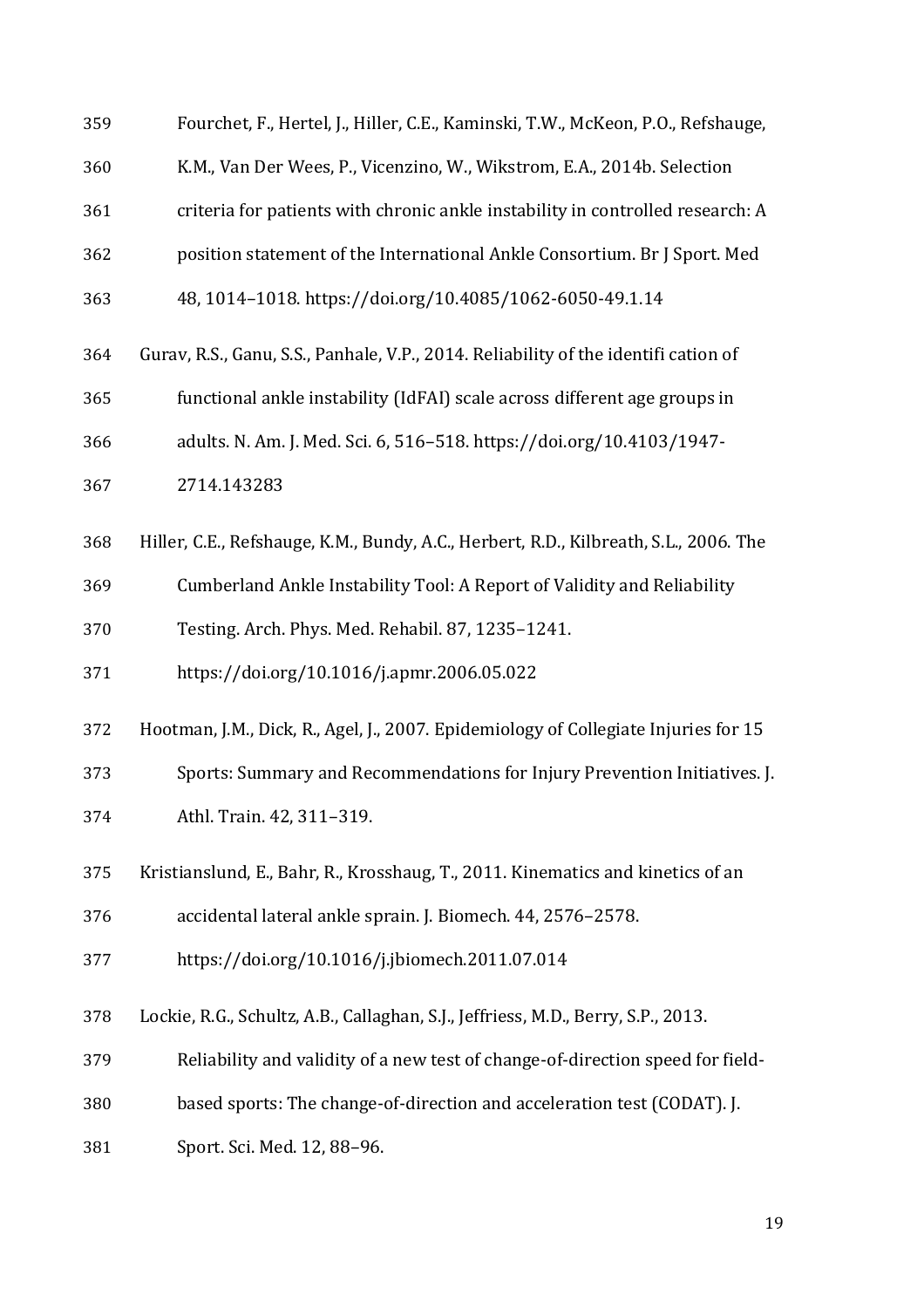- Mok, K.M., Fong, D.T.P., Krosshaug, T., Engebretsen, L., Hung, A.S.L., Yung, P.S.H.,
- Chan, K.M., 2011. Kinematics analysis of ankle inversion ligamentous sprain
- injuries in sports: 2 cases during the 2008 beijing olympics. Am. J. Sports
- Med. 39, 1548–1552. https://doi.org/10.1177/0363546511399384
- Raya, M.A., Gailey, R.S., Gaunaurd, I.A., Jayne, D.M., Campbell, S.M., Gagne, E.,
- Manrique, P.G., Muller, D.G., Tucker, C., 2013. Comparison of three agility
- tests with male servicemembers: Edgren Side Step Test, T-Test, and Illinois
- Agility Test. J. Rehabil. Res. Dev. 50, 951–960.
- https://doi.org/10.1682/JRRD.2012.05.0096
- Stormont, D.M., Morrey, B.F., An, K.-N., Cass, J.R., 1985. Stability of the loaded
- ankle. Am. J. Sports Med. 13, 295–300.
- https://doi.org/10.1177/036354658501300502
- Terada, M., Gribble, P.A., 2015. Jump Landing Biomechanics During a Laboratory
- Recorded Recurrent Ankle Sprain. Foot Ankle Int. 36, 842–848.
- https://doi.org/10.1177/1071100715576517
- Verhagen, E., van Tulder, M., van der Beek, A.J., Bouter, L., van Mechelen, W.,
- 2005. An economic evaluation of a proprioceptive balance board training
- programme for the prevention of ankle sprains in volleyball. Br. J. Sports
- Med. 39, 111–115. https://doi.org/10.1136/bjsm.2003.011031
- Wikstrom, E.A., Bishop, M.D., Inamdar, A.D., Hass, C.J., 2010. Gait termination
- control strategies are altered in chronic ankle instability subjects. Med. Sci.

Sports Exerc. 42, 197–205.

https://doi.org/10.1249/MSS.0b013e3181ad1e2f